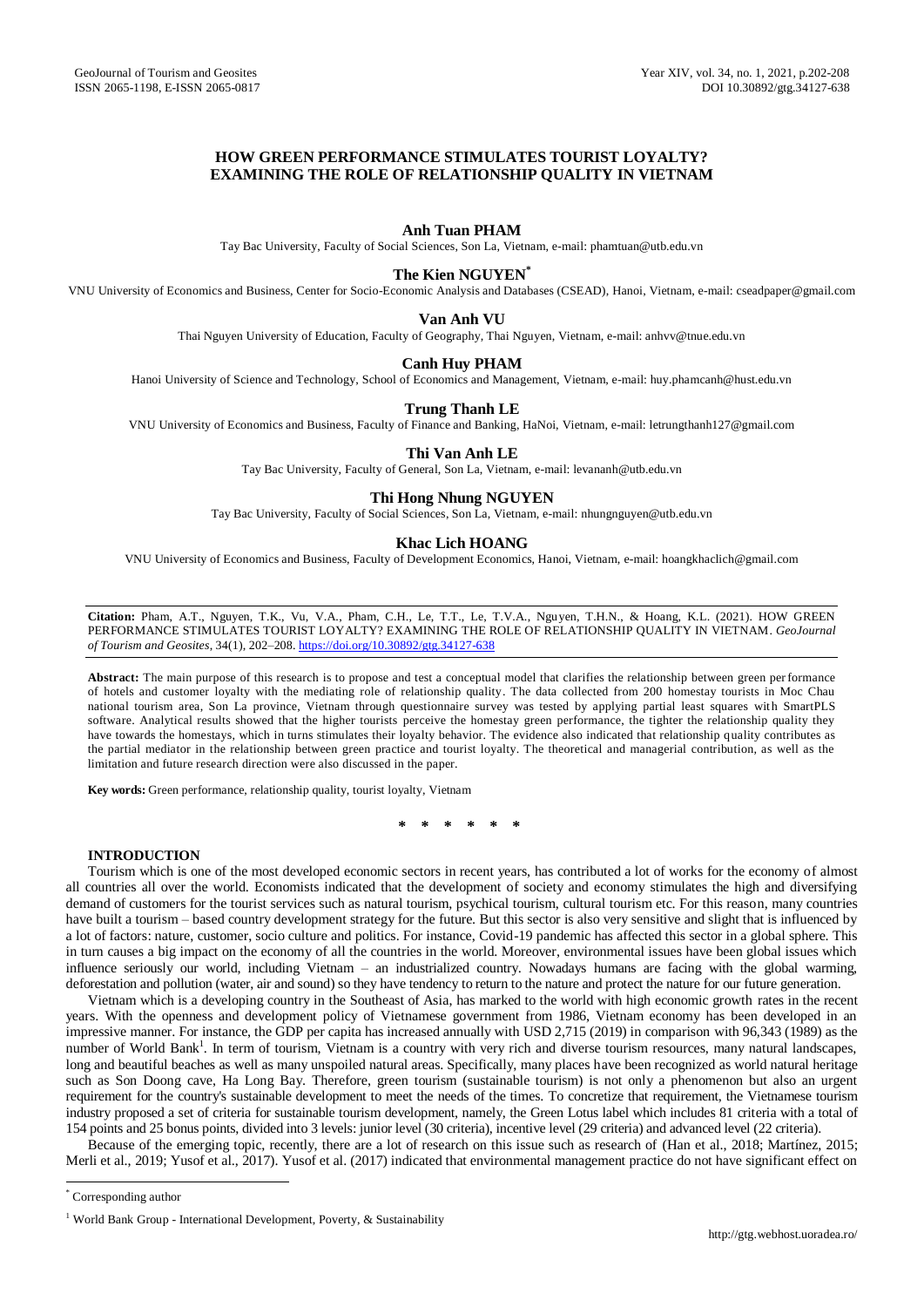customer loyalty directly but indirectly via customer satisfaction. Besides, Martínez (2015) showed that green image has both direct effect on customer loyalty and indirect impact through green trust and green satisfaction. Han et al. (2018) in the same vein found that hotel practice of water conservation management and hotel practice of waste reduction management influence on guest participation intention for green hotel practices and guest loyalty intention for green hotel via hedonic value and utilitarian value. This research context is in Vietnam. Moreover, in the research of [Merli et al. \(2019\)](#page-5-3), the authors explained why hotels should go green by confirming that green practices performances directly influence on loyalty towards the hotel, loyalty towards the green hotel and satisfaction. Even the significant contribution to the literature and pratice, the authors indicated that it is necessary to deeper examine relationship between hotel green practices and customer loyalty by adding other variables in term of giving a comprehensive mechanism of customer behavior in tourist industry.

Moreover, as noted above Vietnam tourism is now very developing with many types such as natural tourism, cultural tourism, social tourism, entertainment tourism, sportive tourism, spiritual tourism [\(Han et al., 2018\)](#page-5-0). But to date, in Vietnam, almost all of the research applied macro approach in term of giving the suggestion for government and tourist industry, very little research focuses on the customer behavior (such as loyalty) in the correlation with green performance. As suggested by Trang et al. (2019), there is a need to deeper examine the crucial role of relationship quality in the relationship between green hotel and customer behavior [\(Trang et al., 2019\)](#page-6-1). So that this research aims to fill this gap by proposing and empirical testing the relationship between green performance of homestay and tourist loyalty in the context of Vietnam. In addition, this research also clarifies the role of tourist – hotel relationship quality (trust, satisfaction and commitment) in this relationship to shed light on the importance of green performance in the customer perception.

To reach the end, this research is based on the trust – commitment theory and select the context of natural tourism in Moc Chau national tourist area. Because this area is among the most famous natural tourist places in Vietnam where attracts a lot of tourists both domestic and international each year. According to the authorities, most tourists visiting Moc Chau are young and have high level of education which lead them to a high level of environmental perception. Moreover, recent years, with the sustainable development tourist strategy of provincial authority, there are a lot of environment friendly services such as green homestay. To evaluate the efficiency and contribute to the literature and practice, this research attempts to answer research questions as followe

First, to what extent does green performance of homestay influence tourist loyalty?

Second, to what extent does tourist – homestay relationship quality influence tourist loyalty?

Third, how does tourist – homestay relationship quality influence the relationship between green performance and tourist loyalty?

The remaining of this paper is arranged as follows. After introduction section is the background theories and hypothesis development. The third section is the data collection which is continued with data analysis section. This paper finishes with the conclusion and discussion section.

# **BACKGROUND THEORY AND HYPOTHESIS DEVELOPMENT**

#### **Trust – commitment theory**

The commitment - trust theory questioned this central hypothesis in view of relationship in strategic alliances [\(Morgan and](#page-5-4) Hunt, [1994\)](#page-5-4). Focusing on what makes relationship marketing successful, the commitment - trust theory considered trust and relationship commitment as the key factors in building and maintaining successful relationship. This theory is first applied in psychologi cal area but nowadays this theory has been utilized in a lot of fields such as management [\(Casimir et al., 2012;](#page-5-3) Kwon and [Suh, 2005\)](#page-5-5), marketing [\(Brown et al., 2019;](#page-5-6) [Solberg and](#page-6-2) Nes, 2002). According to the theory, trust and relationship commitment are central to successful firms, because they encourage positive customers behavior (Park [et al., 2017;](#page-6-3) Zhang [et al., 2015\)](#page-6-4).

In the tourist industry, previous research applied this theory to explain the relationship between relationship perception and destination loyalty (Su [et al., 2017\)](#page-6-5), corporate image and tourist loyalty through mediating effect of tourist satisfaction and commitment (Richard and [Zhang, 2012\)](#page-6-6), customer engagement and brand loyalty [\(So et al., 2016\)](#page-6-7). Previous research also showed the relationship between organizational identification and its outcomes via employee trust and commitment (Edwards and [Peccei, 2010;](#page-5-7) [Thomas,](#page-6-1) 2015). They also indicated the correlation between CSR and employee trust and commitment (Collier and [Esteban, 2007;](#page-5-8) [Farooq et al., 2014;](#page-5-9)  [Turker, 2009\)](#page-6-8). In summary, this theory has been utilized vastly in the tourist industry because of its usefulness. Therefore this research also applies this theory to clarify the relationship between green performance and customer loyalty with the mediation of relationship quality.

#### **Green performance of homestay**

In this research green performance of homestay (GP) can be understood as the process and procedures performed by the homestay by which all activities are friendly with the environment [\(Yusof et al., 2017\)](#page-6-0). By this definition, GP means all the activities of homestay minimizing the negative impact for the environment around. So that, green homestay is an environment – friendly lodging properties performing a lot of strategy and activities to minimize harmful to the environment (Verma and [Chandra, 2018\)](#page-6-9). These actions can be energy efficiency utilization, solid waste policy, water conservation, efficient lighting. Other green activities are eco-cuisine and using electronics as an email, using more Internet and paperless activities. One of the most use in hotel is electronic consumption, especially in the condition of heating and refrigerator utilization. Therefore, most hotels are now using a system whereby, when guests leave the room, all the energy appliances will shut down except for refrigerators, alarm clocks and other essential appliance. This is because customers often simply leave the room without switching off the appliances (Alexander, 2002) As noted above, environment – related for product and services are now the serious demand of the society [\(Namkung and](#page-5-10) Jang, 2017). To satisfy this demand, the management of hotel have to understand and perform well this issue in the practice [\(Han et al., 2011\)](#page-5-11). Previous research indicated that green performance is considered as a competitive advantage for the hotel which leads to customer accepting a premium price and revisit intention in the future [\(Kim et al.,](#page-5-12) 2017).

In the same vein, they indicated that GP stimulates customer loyalty for the hotel [\(Yusof et al., 2017\)](#page-6-0) or customer willingness to pay [\(Kang et al., 2012\)](#page-5-13), or pay more for the restaurant if customer perceived the green practice [\(Namkung and](#page-5-10) Jang, 2017). The more hotel performs well the green activities, the more customer perceive hotel brand reputation in the practice [\(Han et al., 2011\)](#page-5-11).

#### **Green performance and customer loyalty**

Customer loyalty is considered among the most important concepts utilized popularly in business and in the marketing field. So that this concept has received a lot of research by scholars because of its crucial role for the firms. This concept is utilized in many industry to examine the customer loyalty to the firms or employee loyalty. This research focused only on the customer loyalty in the tourist and hospitality industry. To date there are many definitions of this concept. Specifically, customer loyalty refers to customer commitment towards products, services [\(Priporas et al., 2017\)](#page-6-10), towards a destination (Chi and [Qu, 2008\)](#page-5-14) or towards a tourist brand [\(So et al., 2016\)](#page-6-7) or towards a firm. In this research, tourist loyalty is defined as the strength of the relationship between the attitude of tourists towards the green hotel/ homestay which stimulate them to revisit and stay in that hotel/ homestay in their next trips in the future.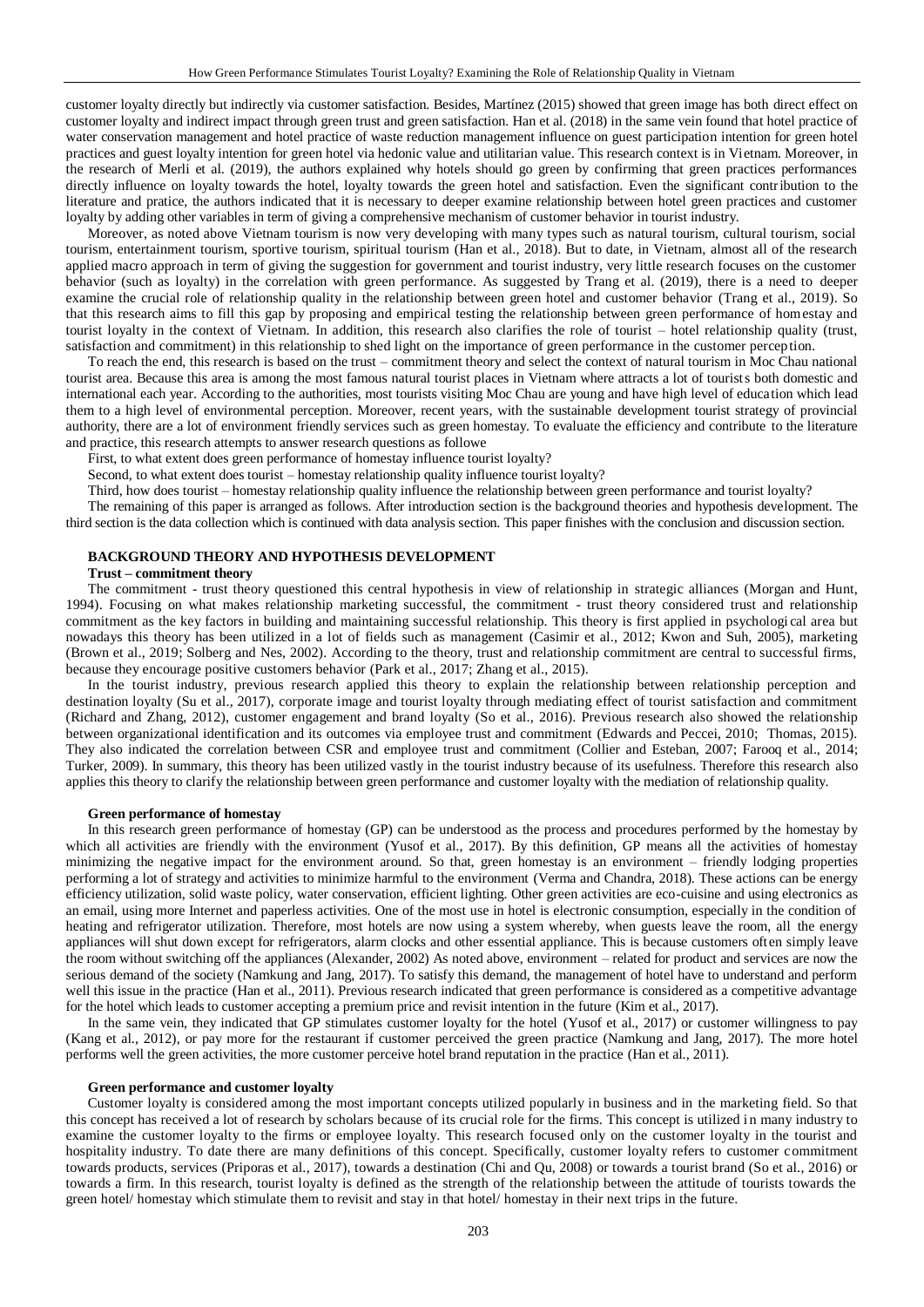This definition is the same with [\(Yusof et al., 2017\)](#page-6-0): "customer loyalty is the willingness to keep repurchase of the product and service offered, keep using the same accommodation service which are concerned with the environmental issues and to suggest the service to close friends and families". The literature indicated two facets of customer loyalty, namely behavioral and attitudinal [\(Yusof et](#page-6-0)  [al., 2017\)](#page-6-0). Martínez (2015) confirmed in tourist industry scholars focus more on the attitudinal component [\(Martínez, 2015\)](#page-5-1). Previous scholars also indicated that the more loyal a tourist is to a hotel, the more profitable to the hotel. Previous research proposed and tested many determinants of customer loyalty in the hospitality and tourist industry such as service quality (Osman and [Sentosa, 2013\)](#page-6-11), perceived value [\(El-Adly, 2019\)](#page-5-15), hotel image and reputation [\(Lai, 2019\)](#page-5-16). Previous scholars also indicated the importance of social responsibility on customer loyalty [\(De Grosbois, 2012;](#page-5-17) [Martínez, 2015\)](#page-5-1). As mentioned above, green practice can be considered as the environmental responsivity of the firms, especially tourist firms have to perform well their responsibility towards the environment. Previously it was confirmed the direct effect of green practice to the customer loyalty [\(Martínez, 2015;](#page-5-1) [Merli et al., 2019;](#page-5-2) Robinot and [Giannelloni, 2010\)](#page-6-12). Theory of social identity showed that tourists go to natural tourism because they have a close identification with the nature and tend to revisit when they have occasion [\(Lai, 2019\)](#page-5-16). In the same vein, scholars applied the theory of planned behavior and found the importance of moral reflectiveness and conscientiousness on tourist loyalty towards green hotel. So this research proposes that:

*H1: Green performance of homestay has positive impact on tourist loyalty.*

# **Tourist – hotel relationship quality**

Relationship quality has recently emerged as an important concept which has attired a lot of research from both academicians and practitioners in the marketing field because of the intensive competition nowadays [\(Brown et al., 2019;](#page-5-6) Collier and [Esteban, 2007;](#page-5-8) [Curry and](#page-5-18) [Gao, 2012\)](#page-5-18). This concept has its origin from relationship marketing domain. It aims to build a long-term, trusting, beneficial relationship with the customers [\(Kwon and](#page-5-5) Suh, 2005). In other words, the most ultimate purpose of relationship marketing is to build, maintain and strengthen strong relationships with customers. In this research relationship quality is considered as the evaluation of customers about the strengthening and attachment to a firm which can lead them to positive feelings, emotion and behaviors such as respect, courtesy, empathy, and helpfulness [\(Brown et al., 2019\)](#page-5-6). The key factor in testing the potential for relationship quality is the degree of interaction between customers and firms. Relationship quality has been tested in many research contexts between business to business, business to consumer, industry marketing or service marketing. There are many background theories applied to explain this concept such as social exchange theory, theory of reasoned action and theory of trust – commitment [\(Morgan and](#page-5-4) Hunt, 1994). Previous research proposed and indicated a lot of relationship quality dimensions such as trust (Young and [Albaum, 2003\)](#page-6-13), trust and commitment [\(Brown et al., 2019\)](#page-5-6), satisfaction [\(Martínez, 2015\)](#page-5-1), commitment [\(Lai, 2019\)](#page-5-16). They also agree that relationship quality is a higher – order construct including many components. By examining the literature in the tourist and hospitality industry, as the suggestion of previous researchers that it is necessary to have a more comprehensive construct of relationship quality, hence this research proposes that this construct is a second – order construct which encompasses of three dimensions, namely, tourist trust, tourist satisfaction and tourist commitment. In which, tourist trust refers to a tourist's confidence in the goodwill and competence of the hotel [\(Brown et al., 2019\)](#page-5-6). Tourist trust is important in a long temps and profitable relationship. Tourist trust can be divided into cognitive trust and affective trust. Tourist satisfaction refers the tourists' response to the "evaluation of the perceived discrepancy between expected performance and the actual performance in term of services provided by a hotel after its consumption" (Richard and [Zhang, 2012\)](#page-6-6). This definition is originated from expectation – confirmation theory which has been applied vastly in research customer satisfaction and loyalty. Moreover, tourist commitment refers to the "belief to the importance of an ongoing relationship that all partners tend to maintain that relationship and in some case they are willing to sacrifice short-term benefits to have long-term ones" (Richard and [Zhang, 2012\)](#page-6-6).

Previous research also attempted to examine a lot of relationship quality antecedents such as corporate image [\(Richard and](#page-6-6) Zhang, [2012\)](#page-6-6), service provider attributes and orientation (Kim and [Cha, 2002\)](#page-5-19), social responsibility (Collier and [Esteban, 2007\)](#page-5-8). In the research of Trang et al. (2018), the authors indicated that green attributes stimulates customer trust and satisfaction [\(Trang et al., 2019\)](#page-6-1). Moreover, previous research also confirmed customer trust, satisfaction and commitment have positive effect on customer loyalty [\(Brown et al., 2019;](#page-5-6)  [El-Adly, 2019;](#page-5-15) [Martínez, 2015\)](#page-5-1). In the same vein, theory of trust – commitment showed that trust and commitment positively influence on customer loyalty, customer word-of-mouth or citizenship behavior [\(Han et al., 2018\)](#page-5-0). From these evidence, this research propose that:

*H2: Green performance of homestay has positive impact on tourist – homestay relationship quality.* 

*H3: Tourist – homestay relationship quality positively influence on tourist loyalty.*

# **The mediation of tourist – homestay relationship quality**

Previous researchers showed that corporate social responsibility can both influence on customer loyalty both directly and indirectly through customer trust, satisfaction and identification (Martínez and [Del Bosque, 2013\)](#page-5-20), involvement and commitment [\(Inoue et al.,](#page-5-21) 2017), commitment (Collier and [Esteban, 2007\)](#page-5-8), trust and commitment [\(Brown et al., 2019\)](#page-5-6), satisfaction (Kim and [Cha, 2002\)](#page-5-19), relationship quality (Richard and [Zhang, 2012\)](#page-6-6). They also considered green practice as a part of corporate social responsibility, namely environment responsibility. Recent research also examine the mediation of relationship quality in the hospitality and tourism industry [\(El-Adly, 2019;](#page-5-15) [Lai,](#page-5-16)  [2019;](#page-5-16) [Merli et al., 2019\)](#page-5-2). From these evidence, the hypothesis of this research is that:

*H4: The relationship between green performances of homestay on tourist loyalty is mediated by tourist – homestay relationship quality.* 

From these hypotheses, the research model is depicted in Figure 1 as follow:



### **RESEARCH METHOD Questionnaire design**

To test the proposed hypothesis, this research utilizes the questionnaire survey method to collect the data. Participants are tourists who visit Moc Chau NTA and stay in the community hospitality, called homestay. The authors selected this kind of respondents because they experienced already the homestay services and they can perceive to which extent that homestay applied and performed the green activities in the reality which can lead them revisit or not that hotel. The current research applied scales from previous studies and modified to fit the new context of green tourism in Vietnam.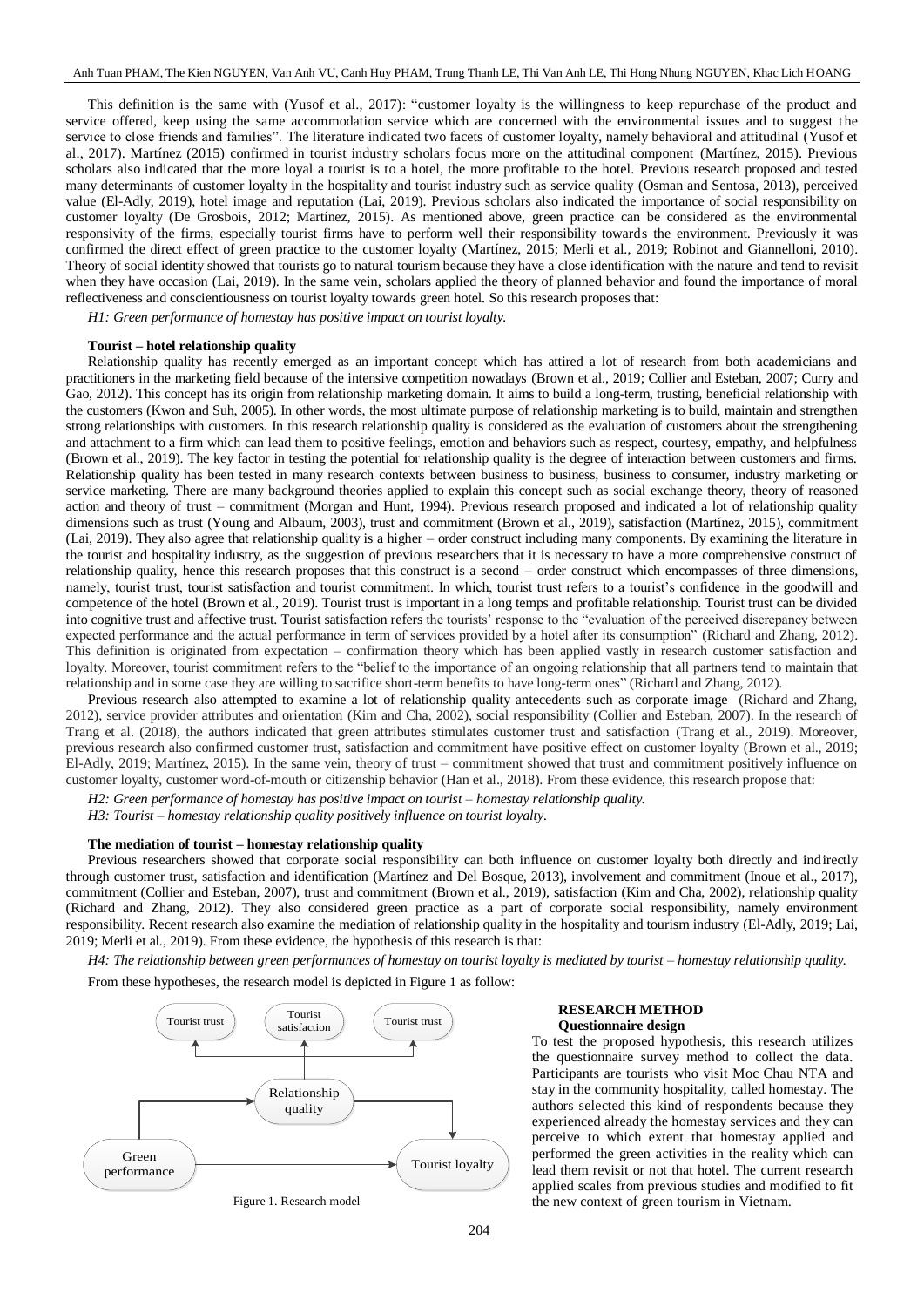All scales are in the form of Likert-5 which range from 1 representing totally disagree to 5 representing totally agree. In which, tourists' perception of green performance includes of 8 items adopted from [\(Lee et al., 2018;](#page-5-22) [Yusof et al., 2017\)](#page-6-0); tourist – hotel relationship quality is measured by tourist trust with 4 items applied from [\(Ponnapureddy et al., 2017;](#page-6-14) [Su et al., 2017\)](#page-6-5), tourist satisfaction with 3 items adopted from [\(Merli et al., 2019;](#page-5-2) Robinot and [Giannelloni, 2010\)](#page-6-12); tourist commitment with 4 items from (De Grosbois, [2012;](#page-5-17) Rahman and [Reynolds, 2016\)](#page-6-15) and tourist loyalty behavior with 3 items modified from [\(Merli et al., 2019;](#page-5-2) [Yusof et al., 2017\)](#page-6-0).

To have a more consistent questionnaire, we applied back – translation technique by specialists in English and marketing. That means the original English items were translated into Vietnamese and then translated back to English, the specialists in English and marketing compared the two versions and modified to have a draft version. This draft version is tested and checked with 10 tourists in a pilot test and then the final version of questionnaire was fixed.

#### **Data collection**

The main aim of this research is to evaluate the loyalty behavior of tourists who stayed in a green homestay that means the ability of revisit and re-stay in that homestay. So the population for this research is all the tourists who have visited Moc Chau national tourist are a. Moc Chau NTA, belonging to Moc Chau district, Son La province, 180 km from Hanoi, 120 km from Son La city, is approved by the Prime Minister on the Planning as a national tourist area in May. 11/2014. These are 2 mountainous districts located on the limestone plateau of the Northwest region with an average altitude of more than 1,000 m above sea level. There are 12 minority ethnics live together in Moc Chau district with abundant cultures such as clothes, specialties, foods as well as house on stilts.

That means Moc Chau NTA has both natural tourism resources and humanity resources which is the basement to develop sustainable tourist industry. The authors applied a simple random sampling method through questionnaires at this area. The questionnaire consisted of 22 main questions, so according to [\(Hair et al., 1998\)](#page-5-23) the minimum sample size would be 110 questionnaires. To collect the most appropriate responses, the research team selected 11 homestays at Moc Chau NTA and 20 respondents for each homestay. This study was deployed during one month. Finally, the result has a total of 200 valid questionnaires collected after the survey, means the rate about 90.9%. The demographics of the respondents is depicted as follows:

| Table 1. Demographic information of respondents |                  |        |      |  |  |  |
|-------------------------------------------------|------------------|--------|------|--|--|--|
| <b>Factors</b>                                  | Component        | Amount | $\%$ |  |  |  |
| Gender                                          | Male             | 95     | 47.5 |  |  |  |
|                                                 | Female           | 105    | 52.5 |  |  |  |
|                                                 | Under 25         | 31     | 15.5 |  |  |  |
|                                                 | $25 - 35$        | 70     | 35.0 |  |  |  |
| Age                                             | $36 - 45$        | 73     | 36.5 |  |  |  |
|                                                 | Over 45          | 26     | 13.0 |  |  |  |
| Yearly income <sup>®</sup><br>(USD)             | Under 2000       | 15     | 7.5  |  |  |  |
|                                                 | $2000 - 3000$    | 117    | 58.5 |  |  |  |
|                                                 | $3000 - 5000$    | 52     | 26.0 |  |  |  |
|                                                 | <b>Over 5000</b> | 16     | 8.0  |  |  |  |
| <b>Education</b>                                | High school      | 76     | 38.0 |  |  |  |
|                                                 | College          | 12     | 6.0  |  |  |  |
|                                                 | University       | 107    | 53.5 |  |  |  |
|                                                 | Other            | 5      | 2.5  |  |  |  |

**Notes:** The per capita income in Vietnam (2020) is 2750 USD (General Statistics Office of Vietnam)

## **RESEARCH RESULTS**

This study applied the PLS-SEM path model to test hypotheses through Smart PLS 2.0 software [\(Hair Jr et al., 2016\)](#page-5-24). Compared with other empirical analytical methods, the proposed research model is the most suitable for this method because it focuses on predicting and explaining the complex relationship between the variables in the model and consistent with the small research sample ( $n = 200$ ). Furthermore, it can explain a relationship of reflective construct and formative construct. In the model, relationship quality is a formative construct and is indirectly formed from 3 reflective constructs that are tourist trust, tourist satisfaction and tourist commitment.

#### **Scales measurement evaluation**

To evaluate the scales, the current research used Cronbach's alpha (Cα), composite reliability (CR) and average extracted variance (AVE). In which, the minimum loading factor is 0.63 and the highest is 0.88, satisfying the cut-off value 0.5. Besides, values of  $C\alpha$  ranging from 0.70 to 0.85 and values of CR ranging from 0.83 to 0.89 are both greater than the level 0.7 [\(Bagozzi and](#page-5-25) Yi, 1988). These evidence confirm the reliability of the scales satisfying the requirements. In addition, AVE values from 0.50 to 0.69 both satisfy cut – off value of 0.5 [\(Fornell and](#page-5-26) [Larcker, 1981\)](#page-5-26), indicating that the convergence value is satisfactory (Table 2). To test discriminant validity, this research first used the AVE value of each variable in the correlation to other variables (the Fornell - Larcker criteria). Then, the analytical results showed that the square root of AVE is greater than the correlation coefficient with other variables, demonstrating that the scales ensure discriminant validity (Table 3).

### **Evaluation of structural model**

After evaluating the scales by testing reliability, convergence and discriminant validity, the authors applied the PLS-SEM model to test the relationship of variables using SmartPLS software. The results of the relationships are shown in Figure 2. The results of data analysis show that the relationship quality between tourists – homestay is a second – order construct including of tourist trust, tourist satisfaction and tourist commitment. In which, tourist trust representing 71.9% of variance (β = 0.84), tourist commitment representing 53.3% of variance (β  $= 0.73$ ) and tourist commitment representing 51.2% of variance (β = 0.72). The results also showed that green performance of homestay has a significant effect on tourist loyalty  $(\beta = 0.52; p \le 0.001, t$ -value = 11.98). Moreover, the green performance of homestay has positive impact on the tourist – homestay relationship quality (β = 0.73; p <0.001, t-value = 14.64), which in turns influences tourist loyalty (β = 0.25; p <0.01, tvalue = 2.37). These evidence showed that hypotheses H1, H2 and H3 are supported. To test the mediating effect of tourist – homestay relationship quality in the relationship between green performance and tourist loyalty, a mediation model was built [\(Bagozzi and Yi, 1988\)](#page-5-25) with bootstrapping test in SmartPLS [\(Hair Jr et al., 2016\)](#page-5-24) and with Sobel test [\(Hayes, 2009\)](#page-5-27). The testing results are showed in Figure 3.

In Figure 3, green performance of homestay had a significant impact on tourist loyalty ( $\beta = 0.688$ , p < 0.001, T-values = 13.12) in the direct model. The influence of green performance of homestay on tourist loyalty decreased in the indirect model ( $\beta = 0.52$ ; p <0.001, t-value

#### Table 2. Measurement model evaluation

| <b>Variables</b>           | <b>AVE</b> | <b>CR</b> | Ca   |
|----------------------------|------------|-----------|------|
| Green practice performance | 0.50       | 0.88      | 0.85 |
| Loyalty                    | 0.61       | 0.83      | 0.70 |
| Satisfaction               | 0.69       | 0.87      | 0.78 |
| Trust                      | 0.66       | 0.89      | 0.83 |
| Commitment                 | 0.63       | 0.87      | 0.80 |

Table 3. Construct AVE correlation

|            | GP   | <b>COM</b> | LOY  | <b>SAT</b> | Trust |
|------------|------|------------|------|------------|-------|
| GP         |      |            |      |            |       |
| <b>COM</b> | 0.25 |            |      |            |       |
| LOY        | 0.34 | 0.39       |      |            |       |
| <b>SAT</b> | 0.17 | 0.25       | 0.29 |            |       |
| Trust      | 0.38 | 0.37       | 0.31 | 0.26       |       |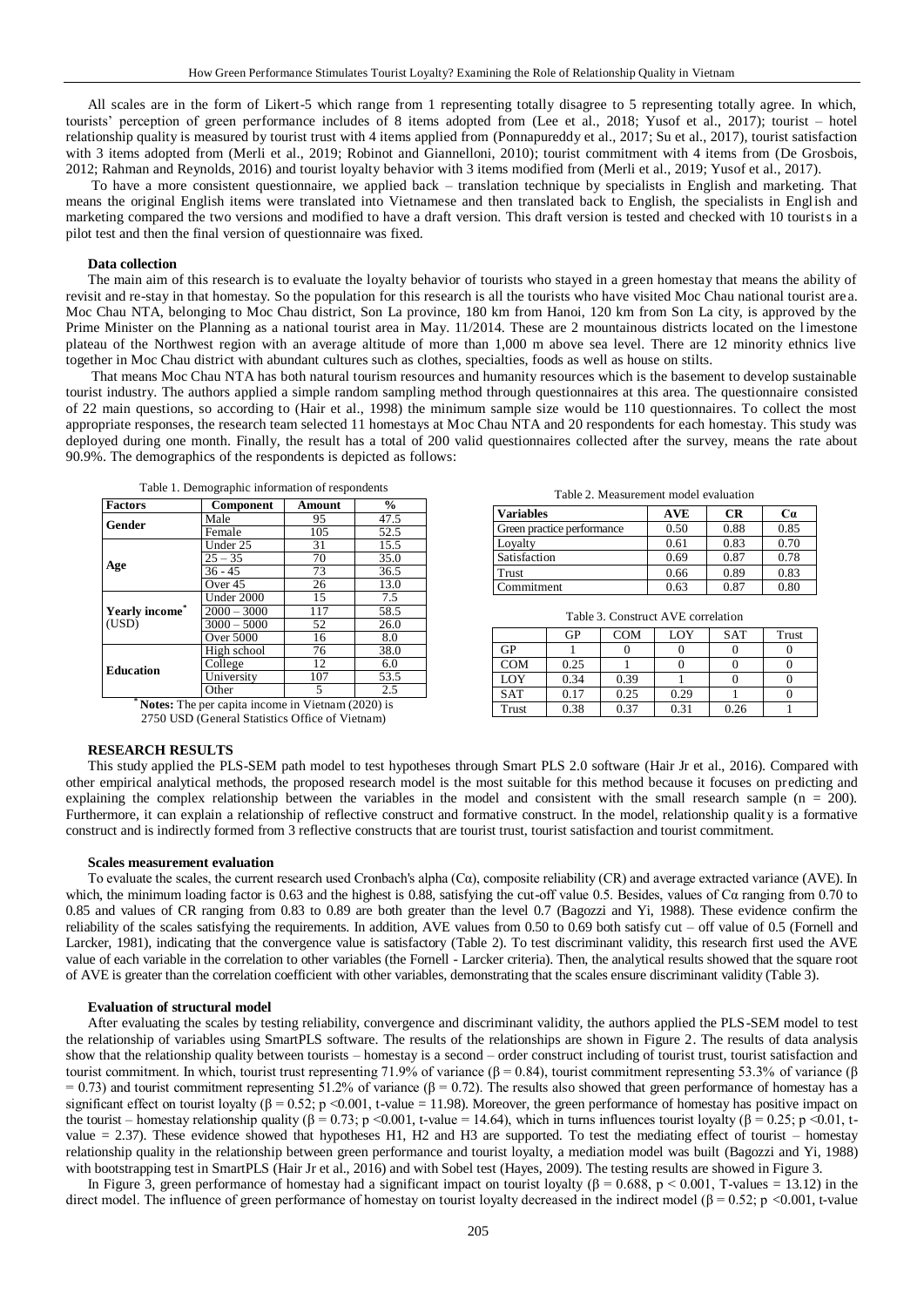$= 11.98$ ). In addition, Sobel mediation test results with one-tailed probability and two – tailed propability is smaller than 0.05 threshold [\(Hayes, 2009\)](#page-5-27). This outcomes expressed that green performance of homestay on loyalty is partially mediated by the influence of tourist – homstay relationship quality. This evidence confirmed the hypothesis H4.



#### **CONCLUSION AND DISCUSSION**

In the context of rapid economic and social development, human needs are increasing, not only at a basic level as before but also at a higher level. After stressful working hours, everyone would like to have trips to rest and explore the world. Many of them choose natural tourism in order to return to the "mother nature", to be immersed in beautiful nature. Therefore, as life quality is increasing, people have to face with the pollution and four concrete walls in urban areas, they desire to be in truly natural places. This poses for hotel managers to understand the needs of their customers, provide a truly natural accommodation, with environmentally friendly products. This is the premise for the development of the business in accordance with the needs of customers as well as the sustainable strategy orientation in tourism of the local government. This study attempts to clarify the tourists' perceptions of homestay green practice performances, thereby assessing and examining its role in the correlation with their loyalty behavior. Research shows that tourists have a very strict requirement on green performance for homestays including 8 items related to all services in the homestay. This fact becomes a criterion that plays a crucial role in stimulating customers' loyal behavior to that homestay. As analytical results, the higher level of perception of green practice performance, the higher the tourists have tendency to loyalty (β = 0.52; p <0.001, t-value = 11.98). The current research contributes the new knowledge to the literature in the hospitality and tourist industry. This research also confirms the relationship between green practices at homestays in promoting positive behavior of tourists (such as loyalty) [\(Merli et al., 2019;](#page-5-2) [Yusof et al., 2017\)](#page-6-0).

In addition, the current research also clarifies the relationship between customer perceptions of homestay green practices and the tourist – homestay relationship quality. In this study, tourist – homestay relationship quality includes three components: tourist trust, tourist satisfaction and tourist commitment. In which, customer trust plays the most important role in this construct. This evidence confirms that trust is the first factor which is very important in the social relationship [\(Han et al., 2011;](#page-5-11) [Ponnapureddy et al., 2017\)](#page-6-14). Tourist commitment and satisfaction are in second and third place in this construct. Therefore, in order to create positive tourist behavior, homestay needs to build tourist trust, tourist commitment as well as tourist satisfaction. This research also indicates that green practices performances contribute as a basement to help hotel building and maintaining relationship quality with customer. In particular, data analysis results show that the green performance has a strong effect on the relationship quality  $p(\beta = 0.73; p < 0.001, t-value = 14.64)$ . This finding contributes greatly to the literature in the hospitality and tourist industry. This is among the first research focusing on the tourists - homestays relationship quality in the relation with the green practice. Furthermore, the current research shows that through the quality of the relationship between tourists and homestays, tourists tend to be more loyal to the homestay ( $\beta = 0.25$ ; p <0.01, t-value = 2.37). This evidence contributes to the literature in the hospitality industry and give a more comprehensive understanding in comparison with previous studies focusing on the correlation between relationship quality in promoting customer loyalty behavior [\(Han et al., 2018;](#page-5-0) [Merli et al., 2019;](#page-5-2) Robinot and [Giannelloni, 2010\)](#page-6-12).

Finally, this research attempts to propose and test the role of the tourist-homestay relationship quality on the effect of tourists' perception of green performance on tourist loyalty behavior. As mentioned above, in this study the tourist-homestay relationship quality includes three components of tourist trust, tourist satisfaction and tourist commitment. In contrast to most previous research which only analyzed the role of each of these individual components in the relationship between green active practices and loyalty [\(Martínez, 2015;](#page-5-1) [Merli et al., 2019\)](#page-5-2). This research shows that the effect of tourists' perception of green performance on tourist loyalty behavior is partially mediated by the touristhomestay relationship quality. This is an important finding in providing tourism with a more holistic view of this relationship.

Beside theoretical contribution, this research also has some managerial contribution to managers and policy makers.

Firstly, this research suggests that hotel managers in general, homestay in particular need to understand the importance of the "green" factor by performing green practice actions in the hospitality and tourist industry. Because this factor has a direct effect on customer behavior, especially customer loyalty. Scholars pointed out that the cost of acquiring new customers is much higher than maintaining loyal ones (Curry and [Gao, 2012\)](#page-5-18). Moreover, loyal customers not only will continue to revisit and utilize services next times, but also becoming a marketer, a citizen for the hotel free but highly effective way, helping the hotel to build brand reputation.

Secondly, this research indicates the important role of relationship quality to customer loyalty. This research suggests to managers of hotels the necessary to build good relationship quality with customers. Specifically, building and maintaining customers' trust in the firm's products and services, thereby improving customer satisfaction and building customer commitment. Performing well green activities is one of the factors that help businesses have a good relationship with customers. Through this relationship, firm can create and maintain customer positive behavior such as citizenship behavior, revisit, repurchase or recommendation and loyalty.

Thirdly, this research asserted that customer – firm relationship quality contributes as the partial mediators between customers' perception about green performance of hotels and customer loyalty. This finding helps managers understand about the mechanism of customer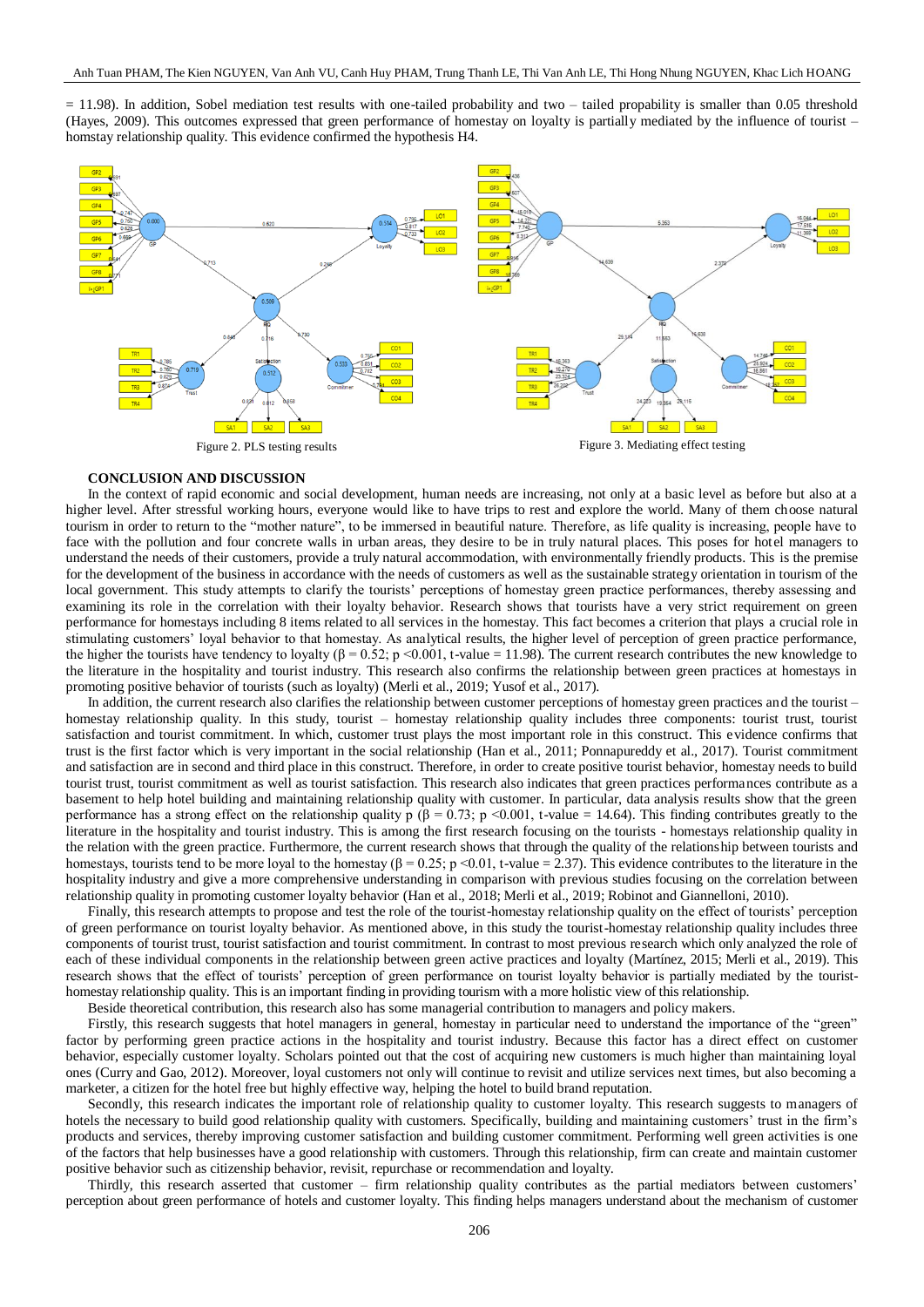loyalty in correlation with green practice performance. That means, green activities not only directly stimulate customer loyalty and also indirect effect via the relationship quality. So that, managers can have appropriate strategies and marketing policies to promote customer loyalty.

Finally, the current research provides some suggestions for tourism policy makers and local tourism authorities in developing natural tourism, ecological tourism or green tourism. This research indicated that when tourism firms perform well green activities, they can help attract more tourists, thereby promoting the development of local tourism, bringing income to local people, and improving the quality of life. Therefore, policy makers need to have specific policies on green tourism development as well as supporting and encouraging tourist firms and other related services to apply and realize well green activities in their daily activities.

Even the theoretical and practical contributions, this research still has some limitations. First, this research only collect ed the data from tourists who visited and stayed in homestay services in Moc Chau national tourism area, which may lead to incomplete and unrepresentative Vietnamese tourists. Further research could expand the investigated area to have a more complete and compreh ensive research sample. Second, the current research did not mention some of the variables that could moderate these relationships, such as gender, income, age, and education level. This suggests further research could clarify and give a more comprehensive understanding of the relationship between green performance and customer behavior. This research only analyzes relationship quality which is considered as a second - order construct that includes three components: tourist trust, tourist satisfaction and tourist commitment, but has not been analyzed as a first – order construct to have a more comprehensive understanding. Moreover, future studies could also propose new factors to enrich the knowledge on this topic in the current competitive context.

#### **Acknowledgments**

<span id="page-5-25"></span>This work was supported by the Ministry of Education and Training, Vietnam (Grant agreement number CT.2019.06.06).

#### <span id="page-5-6"></span>**REFERENCES**

- Bagozzi, R.R., & Yi,Y. (1988). On the Evaluation of Structural Equation Models. *Journal of the Academy of Marketing Science, 16*(1). [https://doi.org/0092-](https://doi.org/0092-0703/88/1601-0074) [0703/88/1601-0074](https://doi.org/0092-0703/88/1601-0074)
- Brown, J.R., Crosno, J.L., & Tong, P.Y. (2019). Is the theory of trust and commitment in marketing relationships incomplete? *Industrial Marketing Management, 77*, 155-169[. https://doi.org/10.1016/j.indmarman.2018.10.005](https://doi.org/10.1016/j.indmarman.2018.10.005)
- <span id="page-5-3"></span>Casimir, G., Lee, K., & Loon, M. (2012). Knowledge sharing: influences of trust, commitment and cost. *Journal of knowledge management*. <https://doi.org/10.1108/13673271211262781>
- <span id="page-5-14"></span>Chi, C.G.Q., & Qu, H. (2008). Examining the structural relationships of destination image, tourist satisfaction and destination loyalty: An integrated approach. *Tourism Management, 29*(4), 624-636[. https://doi.org/10.1016/j.tourman.2007.06.007](https://doi.org/10.1016/j.tourman.2007.06.007)
- <span id="page-5-8"></span>Collier, J., & Esteban, R. (2007). Corporate social responsibility and employee commitment. *Business ethics: A European review, 16*(1), 19-33. <https://doi.org/10.1111/j.1467-8608.2006.00466.x>
- <span id="page-5-18"></span>Curry, N., & Gao, Y. (2012). Low-cost airlines—A new customer relationship? An analysis of service quality, service satisfaction, and customer loyalty in a low-cost setting. *Services Marketing Quarterly, 33*(2), 104-118[. https://doi.org/10.1080/15332969.2012.662457](https://doi.org/10.1080/15332969.2012.662457)
- <span id="page-5-17"></span>De Grosbois, D. (2012). Corporate social responsibility reporting by the global hotel industry: Commitment, initiatives and performance. *International Journal of Hospitality Management, 31*(3), 896-905[. https://doi.org/10.1016/j.ijhm.2011.10.008](https://doi.org/10.1016/j.ijhm.2011.10.008)
- <span id="page-5-7"></span>Edwards, M.R., & Peccei, R. (2010). Perceived organizational support, organizational identification, and employee outcomes. *Journal of Personnel Psychology*[. https://doi.org/10.1027/1866-5888/a000007](https://doi.org/10.1027/1866-5888/a000007)
- <span id="page-5-15"></span>El-Adly, M.I. (2019). Modelling the relationship between hotel perceived value, customer satisfaction, and customer loyalty. *Journal of Retailing and Consumer Services, 50*, 322-332[. https://doi.org/10.1016/j.jretconser.2018.07.007](https://doi.org/10.1016/j.jretconser.2018.07.007)
- <span id="page-5-9"></span>Farooq, O., Payaud, M., Merunka, D., & Valette-Florence, P. (2014). The impact of corporate social responsibility on organizational commitment: Exploring multiple mediation mechanisms. *Journal of business ethics, 125*(4), 563-580.<https://doi.org/10.1007/s10551-013-1928-3>
- <span id="page-5-26"></span>Fornell, C., & Larcker, D.F. (1981). Evaluating structural equation models with unobservable variables and measurement error. *Journal of marketing research*, 39-50[. https://doi.org/10.1177/002224378101800104](https://doi.org/10.1177/002224378101800104)
- <span id="page-5-23"></span>Hair, J.F., Black, W.C., Babin, B.J., Anderson, R.E., & Tatham, R.L. (1998). *Multivariate data analysis* (Vol. 5), Prentice hall Upper Saddle River, NJ.
- <span id="page-5-24"></span>Hair Jr, J.F., Hult, G.T.M., Ringle, C., & Sarstedt, M. (2016). *A primer on partial least squares structural equation modeling (PLS-SEM)*: Sage Publications.
- <span id="page-5-11"></span>Han, H., Hsu, L.T.J., Lee, J.S., & Sheu, C. (2011). Are lodging customers ready to go green? An examination of attitudes, demographics, and eco-friendly intentions. *International Journal of Hospitality Management, 30*(2), 345-355.<https://doi.org/10.1016/j.ijhm.2010.07.008>
- <span id="page-5-0"></span>Han, H., Lee, J.S., Trang, H.L.T., & Kim, W. (2018). Water conservation and waste reduction management for increasing guest loyalty and green hotel practices. *International Journal of Hospitality Management, 75*, 58-66[. https://doi.org/10.1016/j.ijhm.2018.03.012](https://doi.org/10.1016/j.ijhm.2018.03.012)
- <span id="page-5-27"></span>Hayes, A.F. (2009). Beyond Baron and Kenny: Statistical mediation analysis in the new millennium. *Communication monographs, 76*(4), 408-420. <https://doi.org/10.1080/03637750903310360>
- <span id="page-5-21"></span>Inoue, Y., Funk, D.C., & McDonald, H. (2017). Predicting behavioral loyalty through corporate social responsibility: The mediating role of involvement and commitment. *Journal of business research, 75*, 46-56[. https://doi.org/10.1016/j.jbusres.2017.02.005](https://doi.org/10.1016/j.jbusres.2017.02.005)
- <span id="page-5-13"></span>Kang, K.H., Stein, L., Heo, C.Y., & Lee, S. (2012). Consumers' willingness to pay for green initiatives of the hotel industry. *International Journal of Hospitality Management, 31*(2), 564-572[. https://doi.org/10.1016/j.ijhm.2011.08.001](https://doi.org/10.1016/j.ijhm.2011.08.001)
- <span id="page-5-19"></span>Kim, W.G., & Cha, Y. (2002). Antecedents and consequences of relationship quality in hotel industry. *International Journal of Hospitality Management, 21*(4), 321-338[. https://doi.org/10.1016/S0278-4319\(02\)00011-7](https://doi.org/10.1016/S0278-4319(02)00011-7)
- <span id="page-5-12"></span>Kim, W.G., Li, J., Han, J.S., & Kim, Y. (2017). The influence of recent hotel amenities and green practices on guests' price premium and revisit intention. *Tourism economics, 23*(3), 577-593[. https://doi.org/10.5367/te.2015.0531](https://doi.org/10.5367/te.2015.0531)
- <span id="page-5-5"></span>Kwon, I.W.G., & Suh, T. (2005). Trust, commitment and relationships in supply chain management: a path analysis. *Supply chain management: an international journal*[. https://doi.org/10.1108/13598540510578351](https://doi.org/10.1108/13598540510578351)
- <span id="page-5-16"></span>Lai, I.K.W. (2019). Hotel image and reputation on building customer loyalty: An empirical study in Macau. *Journal of Hospitality and Tourism Management, 38*, 111-121[. https://doi.org/10.1016/j.jhtm.2019.01.003](https://doi.org/10.1016/j.jhtm.2019.01.003)
- <span id="page-5-22"></span>Lee, S., Sun, K.A., Wu, L., & Xiao, Q. (2018). A moderating role of green practices on the relationship between service quality and customer sa tisfaction: Chinese hotel context. *Journal of China Tourism Research, 14*(1), 42-60[. https://doi.org/10.1080/19388160.2017.1419897](https://doi.org/10.1080/19388160.2017.1419897)
- <span id="page-5-1"></span>Martínez, P. (2015). Customer loyalty: exploring its antecedents from a green marketing perspective. *International Journal of Contemporary Hospitality Management*[. https://doi.org/10.1108/IJCHM-03-2014-0115](https://doi.org/10.1108/IJCHM-03-2014-0115)
- <span id="page-5-20"></span>Martínez, P., & Del Bosque, I.R. (2013). CSR and customer loyalty: The roles of trust, customer identification with the company and satisfaction. *International Journal of Hospitality Management, 35*, 89-99[. https://doi.org/10.1016/j.ijhm.2013.05.009](https://doi.org/10.1016/j.ijhm.2013.05.009)
- <span id="page-5-2"></span>Merli, R., Preziosi, M., Acampora, A., & Ali, F. (2019). Why should hotels go green? Insights from guests experience in green hotels. *International Journal of Hospitality Management, 81*, 169-179[. https://doi.org/10.1016/j.ijhm.2019.04.022](https://doi.org/10.1016/j.ijhm.2019.04.022)
- <span id="page-5-4"></span>Morgan, R.M., & Hunt, S.D. (1994). The commitment-trust theory of relationship marketing. *Journal of marketing, 58*(3), 20-38. <https://doi.org/10.1177/002224299405800302>
- <span id="page-5-10"></span>Namkung, Y., & Jang, S. (2017). Are consumers willing to pay more for green practices at restaurants? *Journal of Hospitality & Tourism Research, 41*(3), 329-356[. https://doi.org/10.1177/1096348014525632](https://doi.org/10.1177/1096348014525632)